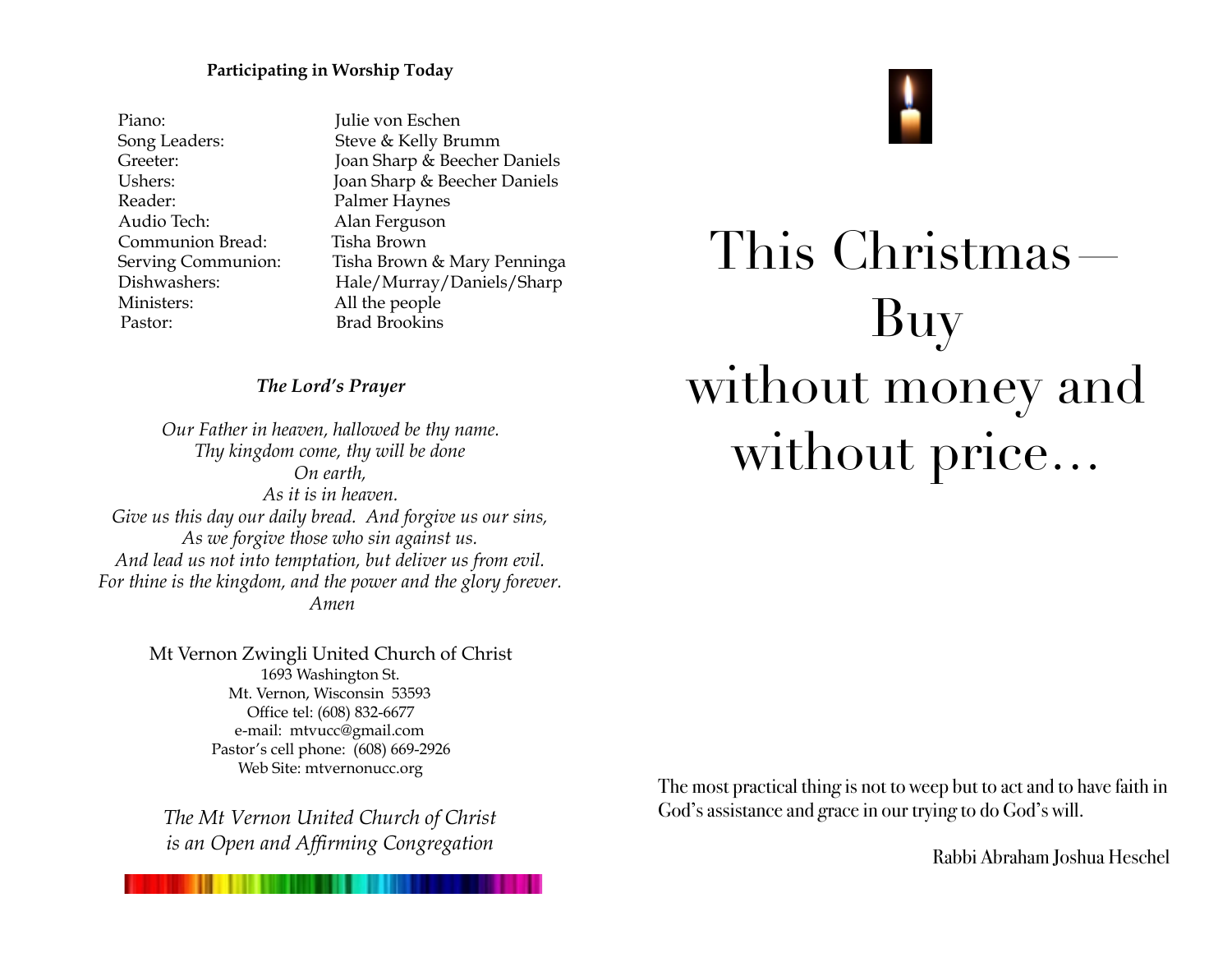# Mt Vernon Zwingli United Church of Christ 1 st Sunday of Advent November 26, 2017

**Greeting Silence**

| Prelude               | O Come, O Come Immanuel |  |
|-----------------------|-------------------------|--|
| Bringing in the Light |                         |  |

**1st Song** *Let There Be Light, Lord God of Hosts* **(NCH 589)** 

### **\* The Call**

You have brought us to another Advent season, Loving God. The Candle of Love shines on the story of love—the story of Divine Desire needing to be present to us. In joyful anticipation we begin the wait for the celebration of Jesus' birth. Many of us are walking in darkness; some of our own making and some imposed on us. We need the growing light of Advent; we long for the assurance of your presence. Help us to see this light. Help us to *be* this light shining into the world you love we pray. Amen.

### **\* The Promise**

*Anyone, which means everyone, who is in Christ has become a new creation. The old is finished and gone. Everything has become new. By God's grace we are called, forgiven and made whole…*

# *Thanks be to God!*

*O come, O come, Immanuel, and ransom captive Israel that mourns in lonely exile here until the Son of God appear. Rejoice! Rejoice! Immanuel shall come to you, O Israel.*

# **What's Happening**

| Offering                     | <b>Keeping Quiet</b>                                                                                                                                                                                                                           | Pablo Neruda          |
|------------------------------|------------------------------------------------------------------------------------------------------------------------------------------------------------------------------------------------------------------------------------------------|-----------------------|
|                              | Now we will count to twelve<br>and we will all keep still.<br>For once on the face of the earth,<br>let's not speak in any language                                                                                                            |                       |
| Offertory                    | <b>Glorious Things of Thee Are Spoken</b>                                                                                                                                                                                                      |                       |
| * Response                   | <b>Praise God from Whom All Blessings Flow!</b>                                                                                                                                                                                                |                       |
|                              | * Prayer of Dedication (Unison)                                                                                                                                                                                                                |                       |
|                              | This year all we want for Christmas, Generous God, is peace. Peace<br>in our hearts, in our families, in our communities, in our country.<br>Peace on earth. Use these gifts and use us to nudge the world in<br>that direction we pray. Amen. |                       |
| <b>1st Scripture Reading</b> |                                                                                                                                                                                                                                                | <b>Isaiah 55.1-3</b>  |
| 2nd Scripture Reading        |                                                                                                                                                                                                                                                | <b>Isaiah 55.6-13</b> |
| Sermon                       |                                                                                                                                                                                                                                                |                       |
|                              | <b>The Table</b>                                                                                                                                                                                                                               |                       |
| We are invited               |                                                                                                                                                                                                                                                |                       |
|                              | Our Prayers of Thanksgiving and the Lord's Prayer<br>Every time I feel the Spirit moving in my heart I will pray                                                                                                                               |                       |
| $*$ Hymn                     | Come, Thou Long Expected Jesus                                                                                                                                                                                                                 | (NCH 122)             |
| * Benediction                |                                                                                                                                                                                                                                                |                       |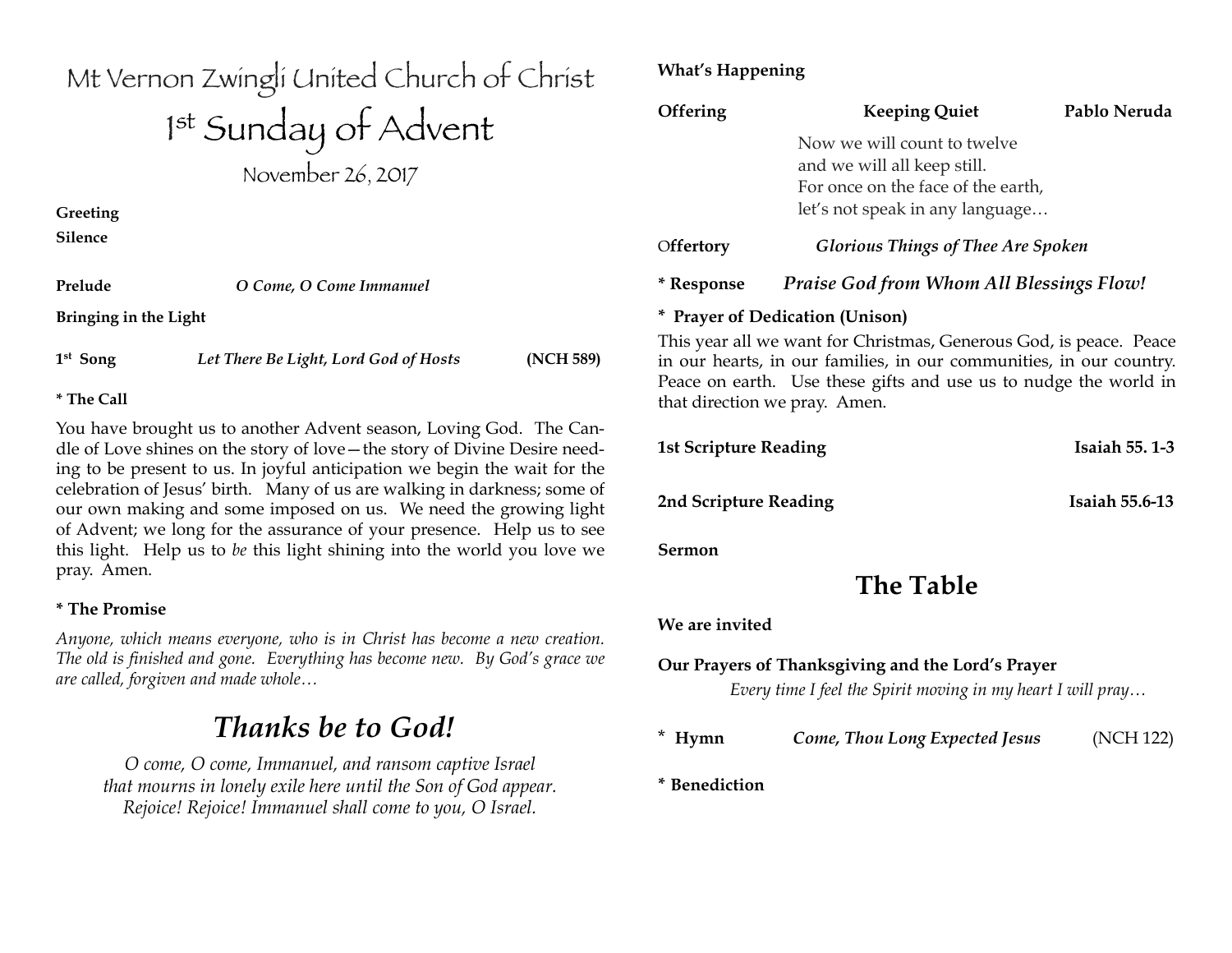# Mt. Vernon Zwingli United Church of Christ

Tel: (608) 832-6677 E-MAIL: MTVUCC@GMAIL.COM WEB SITE: MTVERNONUCC.ORG

*The Mt Vernon United Church of Christ is an Open and Affirming Congregation*

# *Please remember with your prayers, cards, and calls:*

Mary Lou Kollath recovering from an accident Donna & Roger Stoll Winnie Losenegger dealing with continuing back pain Justine Schmid's grandson diagnosed with cancer

## **Serving in Worship on December 3, 2017**

Greeter: Harland Erfurth Ushers: Pete & Delores Way Audio Tech: Alan Ferguson Reader: Delores Way Communion Bread: Serving Communion: Dishwashers: Pete & Delores Way, Ron Moore + 1 other Coffee Hour: POTLUCK!!

**Please remember we are signing up 4 people** to wash dishes after Sunday brunch each week. If you can help, get your name on the signup sheet. Thanks.

**Every Body Yoga** meets in the fellowship hall at noon on Saturdays and at the Energy Center in Mt Horeb on Mondays at 9:30. Everyone is welcome!

**Congregational Meeting Notice** There will be a formal Meeting of the Congregation following the worship service today to vote on the proposed changes to our church constitution. Please stay on for the meeting if you so we can have input from as many our folks as possible. If you have any questions please call Moderator Karen Fletcher (845-6067) or call the church office (832-6677)

The Community Clothes Closet Blanket Drive runs through November. All new or gently used blankets are received with gratitude but there is a special need this year for 4ft X 6ft throw blankets. Bring your donations to church and we will stack them on the chancel. Talk to Lori Burns, our CCC Liaison if you have any questions. Thank you.

**Thanks to everyone who contributed** fruit and nuts to our gift baskets this year. Your generosity is much appreciated. Mt Vernon Caregivers

**We will be collecting new and gently used toys** (and cash donations) for the Verona FFA "*Share a Toy"* program through December 8. Please place your gifts in the box on the chancel or your money gift in the offering plate with "Share a Toy" on the memo line. Thank you for being so generous. See Judy Edwards if you have any questions.

**We are beginning Advent** a week early this year. The Church Council decided we would not have a morning church service on December 24 this year and so, since we didn't want to miss any of the Sundays in the Advent Season, we moved the 1st Sunday of Advent up to this last Sunday in November.

**The Christmas Eve Candlelight Service** will be at 7:00 p.m. This is one of the best times to invite family and friends who haven't found us yet.